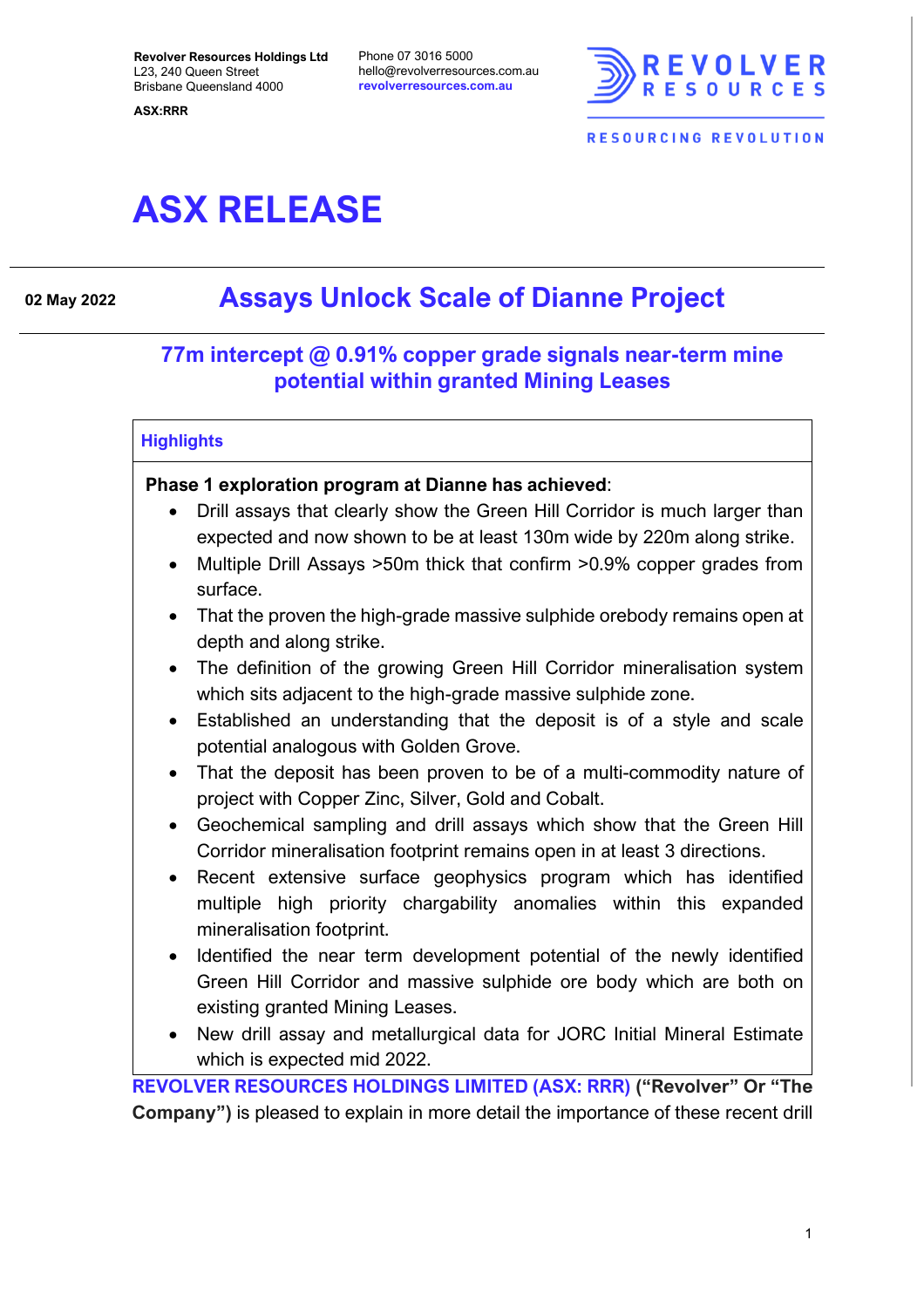

assay results released on  $28<sup>th</sup>$  of April 2022<sup>1</sup> which have enabled identification of dimensions of the previously unidentified Green Hill mineralisation Corridor.

The new *Green Hill Corridor* is an **at surface** to shallowly covered zone of disseminated copper oxide and supergene copper sulphide mineralisation from zero metres.

This new information will be included into the upcoming JORC mineral resource estimate which is timetabled for release in mid 2022. The Green Hill Corridor containing this newly defined copper ore body is already on permitted Mining Leases, which greatly accelerates timeframes for any potential near term mining scenario.

The Company will progress further work to define the ultimate extent of this mineralised corridor in parallel to targeting the existing priority of identifying extensions and repeats of the proven very high-grade massive sulphide zone.

#### **New Green Hill Mineralisation Corridor Discovery**

The recently completed 17 hole 2,994m diamond drill program by the Company has presented a range of new and exciting information about the Green Hill Corridor for the first time. Revolver's Phase 1 exploration strategy has been rewarded with the discovery of a very exciting, highly prospective opportunity that includes:

- o First ever diamond core drill holes completed in the Green Hill Corridor,
- o First ever complete metallurgical test work program comprising bulk Green Hill Corridor samples underway,
- o Comprehensive surface geochemistry program completed identifies a copper mineralisation footprint<sup>2</sup> of  $500m \times 270m$
- o Drill assays reveal the Green Hill Corridor is much larger than expected and now proven to be at least 130m wide by 220m long along strike,
- o Mineralisation shown to occur from surface,
- o Phase 1 drill program confirms Green Hill Corridor remains open in at least 3 directions,
- o Remaining drill assays due in May 2022 with visible mineralisation already showing an increase in these Green Hill Corridor dimensions.

These assay results obtained from the drill program start to characterise the extent of Green Hill Corridor's current known surface footprint, already confirming it to be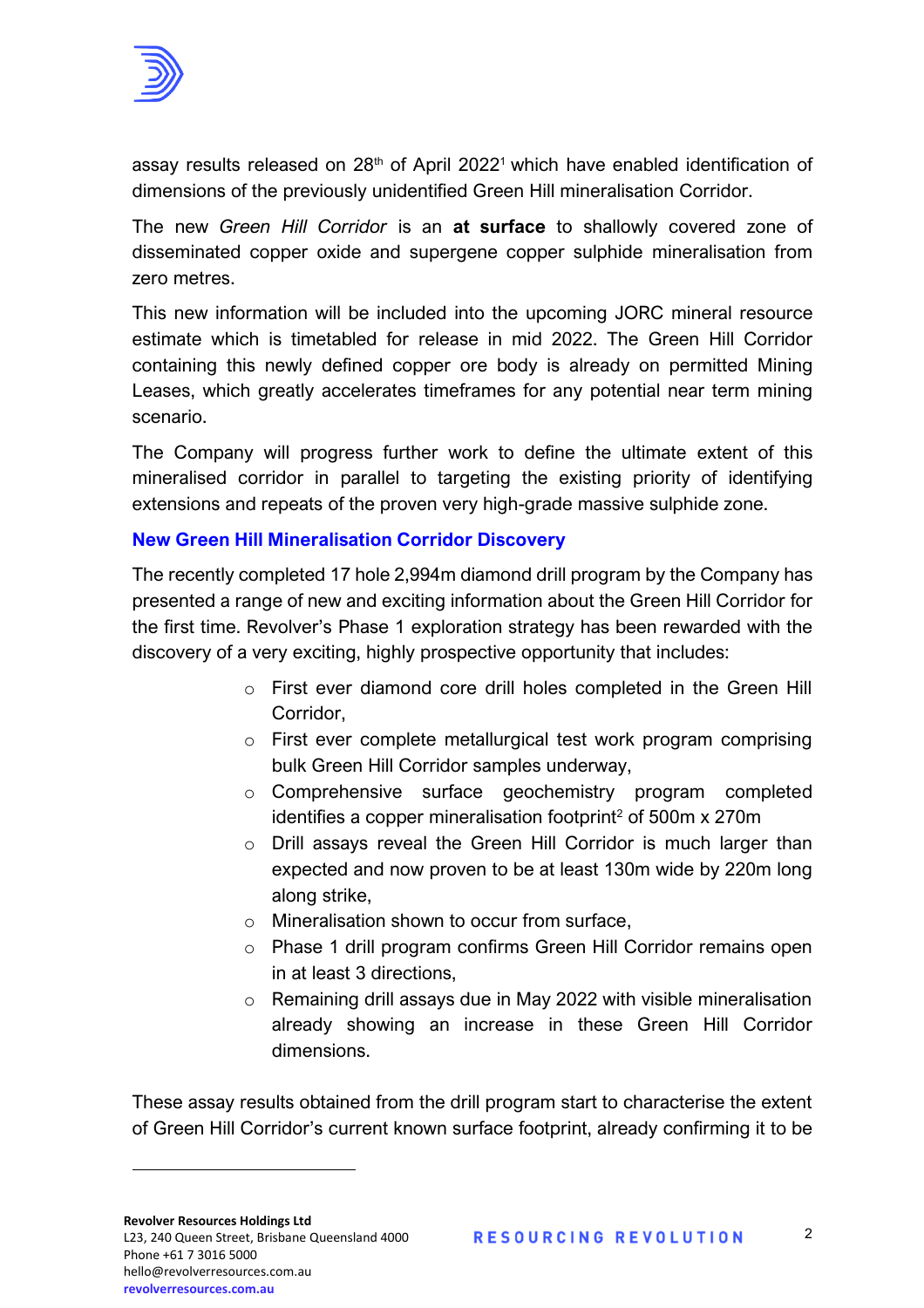

larger than 2 football fields in area and still open in at least 3 directions, creating an enormous potential and upside. The growing scale and proportion of the size of the Green Hill Corridor can be seen in Figure 1.



**Revolver Resources Holdings Ltd** L23, 240 Queen Street, Brisbane Queensland 4000 Phone +61 7 3016 5000 hello@revolverresources.com.au  $revolverresources.com.au$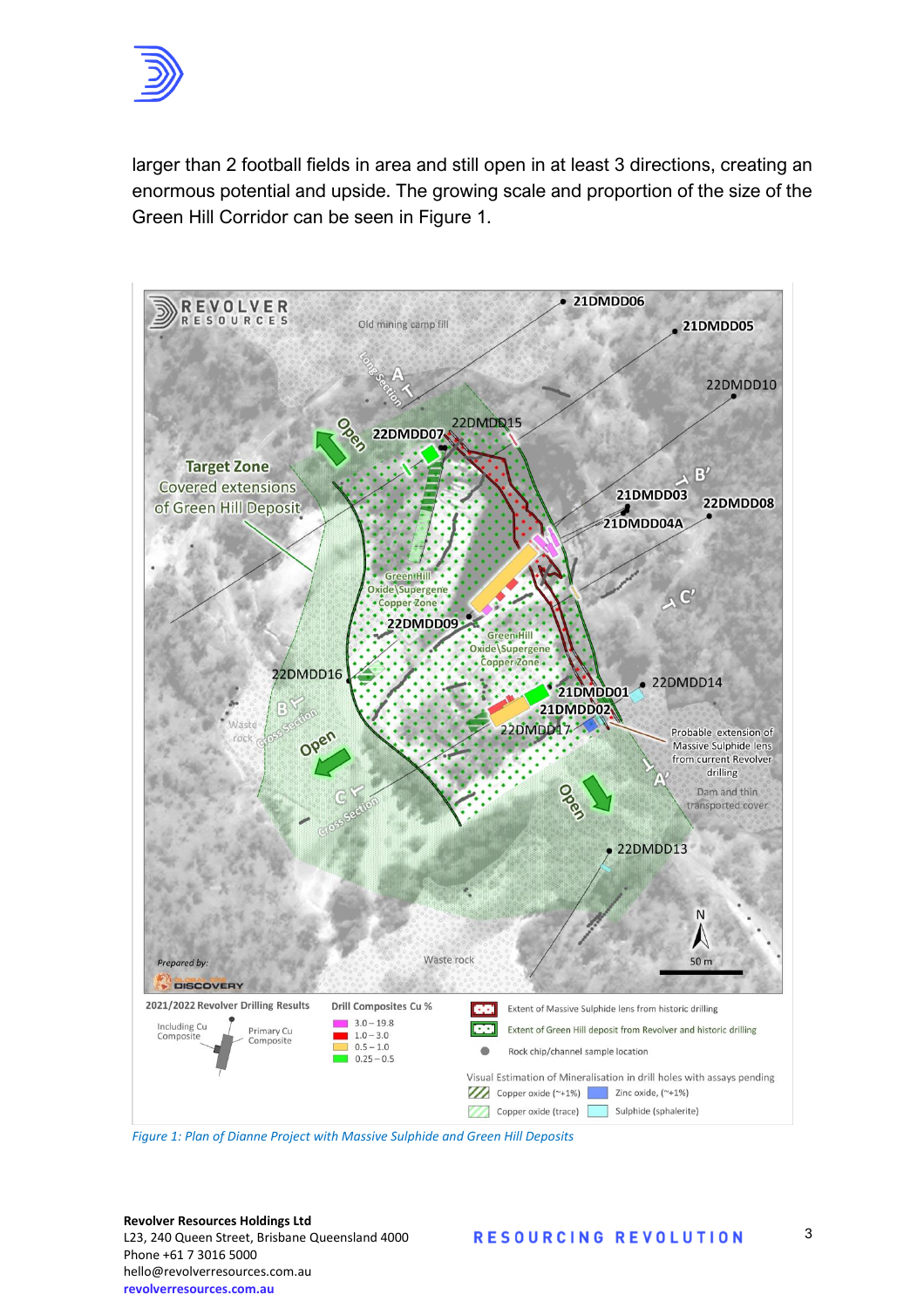

|                | <b>Depth</b> | To     | <b>Interval</b> | <b>ETW</b> | Cu    |
|----------------|--------------|--------|-----------------|------------|-------|
| <b>Hole ID</b> | (m)          | (m)    | (m)             | (m)        | %     |
| 21DMDD001      | 0.00         | 28.30  | 28.30           | 28.10      | 0.40  |
| 21DMDD001      | 31.00        | 34.00  | 3.00            | 3.00       | 0.49  |
| 21DMDD001      | 36.50        | 60.90  | 24.40           | 24.20      | 0.62  |
| including      | 46.00        | 51.00  | 5.00            | 4.90       | 1.06  |
| 21DMDD002      | 0.00         | 50.00  | 50.00           | 49.00      | 0.97  |
| including      | 12.00        | 17.00  | 5.00            | 4.90       | 1.51  |
| and including  | 22.00        | 48.00  | 26.00           | 25.7       | 1.21  |
| 22DMDD007      | 6.00         | 19.00  | 13.00           | 12.4       | 0.15  |
| 22DMDD007      | 39.00        | 41.00  | 2.00            | 1.90       | 0.18  |
| 22DMDD009      | 13.00        | 90.00  | 77.00           | 50.00      | 0.91  |
| including      | 16.00        | 24.00  | 8.00            | 5.20       | 3.72  |
| including      | 34.00        | 41.00  | 7,00            | 4.50       | 1.85  |
| including      | 48.00        | 58.20  | 10.2            | 6.60       | 1.10  |
| 22DMDD009      | 96.55        | 101.70 | 5.15            | 3.50       | 13.87 |
| including      | 96.55        | 98.00  | 1.45            | 1.0        | 19.80 |
| including      | 100.00       | 101.70 | 1.70            | 1.20       | 16.55 |

*Table A. <sup>1</sup> Assayed copper grades of Drillhole intercepts\* for Dianne 2021/2022 program holes 21DMDD01,21DMDD002,22DMDD007 and 22DMDD009.* 

The near term opportunity to further explore this exciting new potential at the Dianne Project will become an additional priority exploration activity for the Company.

The historic Dianne mining operations exclusively targeted the massive sulphide copper high grade copper ore that came to surface. Production records show a total of 63,758 tonnes of ore at an average grade of 22.7% copper was produced and shipped directly to a Mitsui smelter in Japan without processing, upgrading or concentration activities undertaken on site.

There was very little metallurgical information or analysis obtained for any of the copper ore or other minerals known to coexist at the deposit such as, Gold and Cobalt. The historic Dianne mining operations ceased in 1983, due to the low copper price environment at time, and challenging underground mining conditions. The orebody was never exhausted.

4

*<sup>\*</sup>Composite intercepts were calculated using length weighted average of assays within geologically defined intersection intervals. No high-grade cutoff was applied.*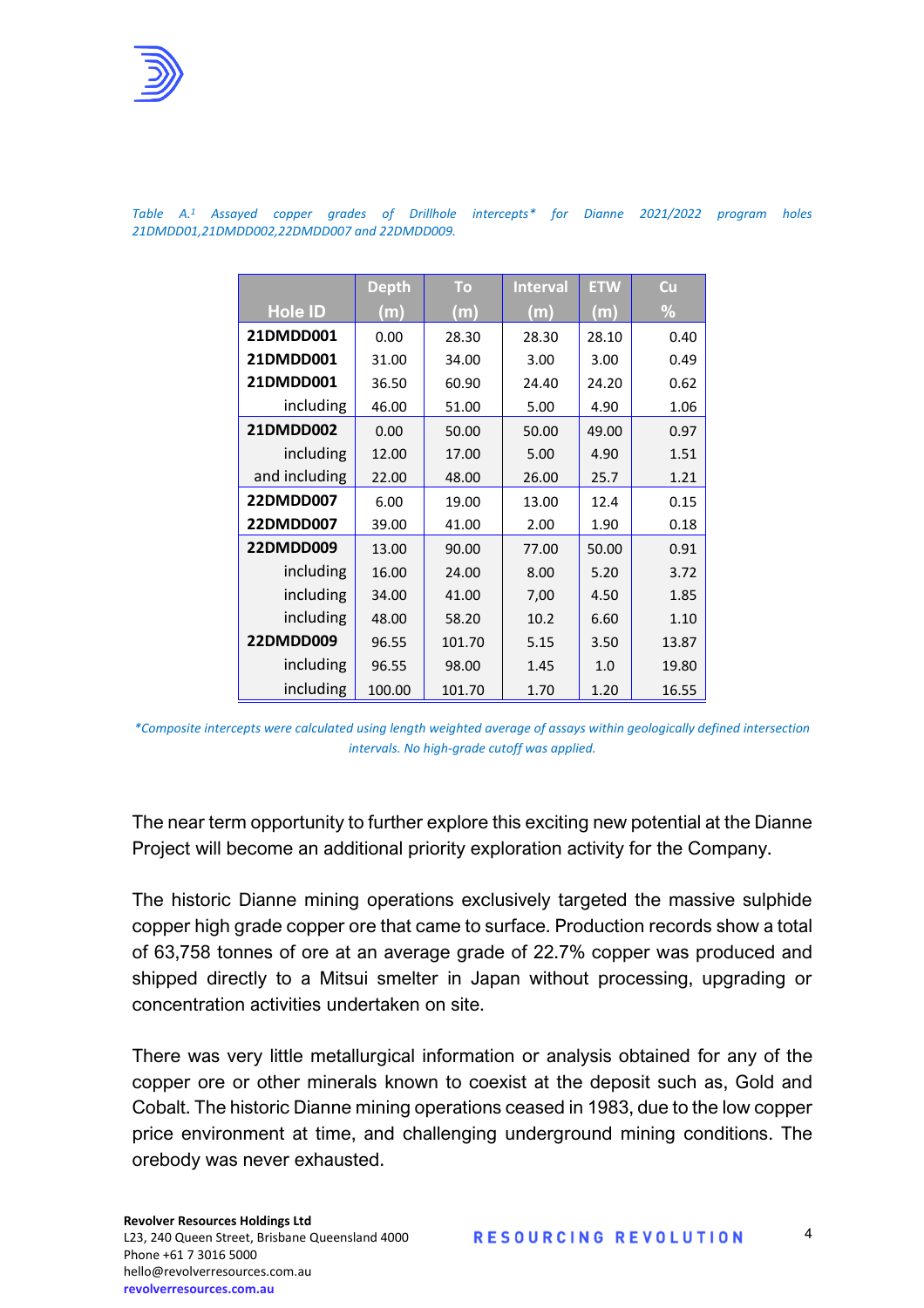

The remaining high grade massive sulphide orebody, and the presence of adjacent lower grade copper mineralisation has never previously been adequately assessed, quantified or evaluated until Revolver's Phase 1 exploration program commenced. Table A outlines a selection of recent drill hole assays demonstrating the growing potential of this zone. It is very clear now that continued and up-scaled exploration is warranted to fully determine the ultimate potential at Dianne.



*Figure 2: Cross section (B-B') with drill assay intersections for the Green Hill Oxide/Supergene Cu Zone and Massive Sulphide*

#### **Phase 1 Exploration Activities to be undertaken in May**

Laboratory Assays

• The remaining diamond drill assays for Holes 10-17 are expected. Visible Green Hill Corridor mineralization has already been observed in these holes and the footprint of known mineralization will certainly increase further.

**Geophysics** 

- 10 x Down Hole Electro-Magnetic (DHEM) survey to provide greater resolution of the massive sulphide orebody and Green Hill Corridor to identify further repeats and extensions of the orebody.<br>• Ground EM survey over near resolution of the massive sulphide orebody and Green Hill Corridor to identify further repeats and extensions of the orebody.
	-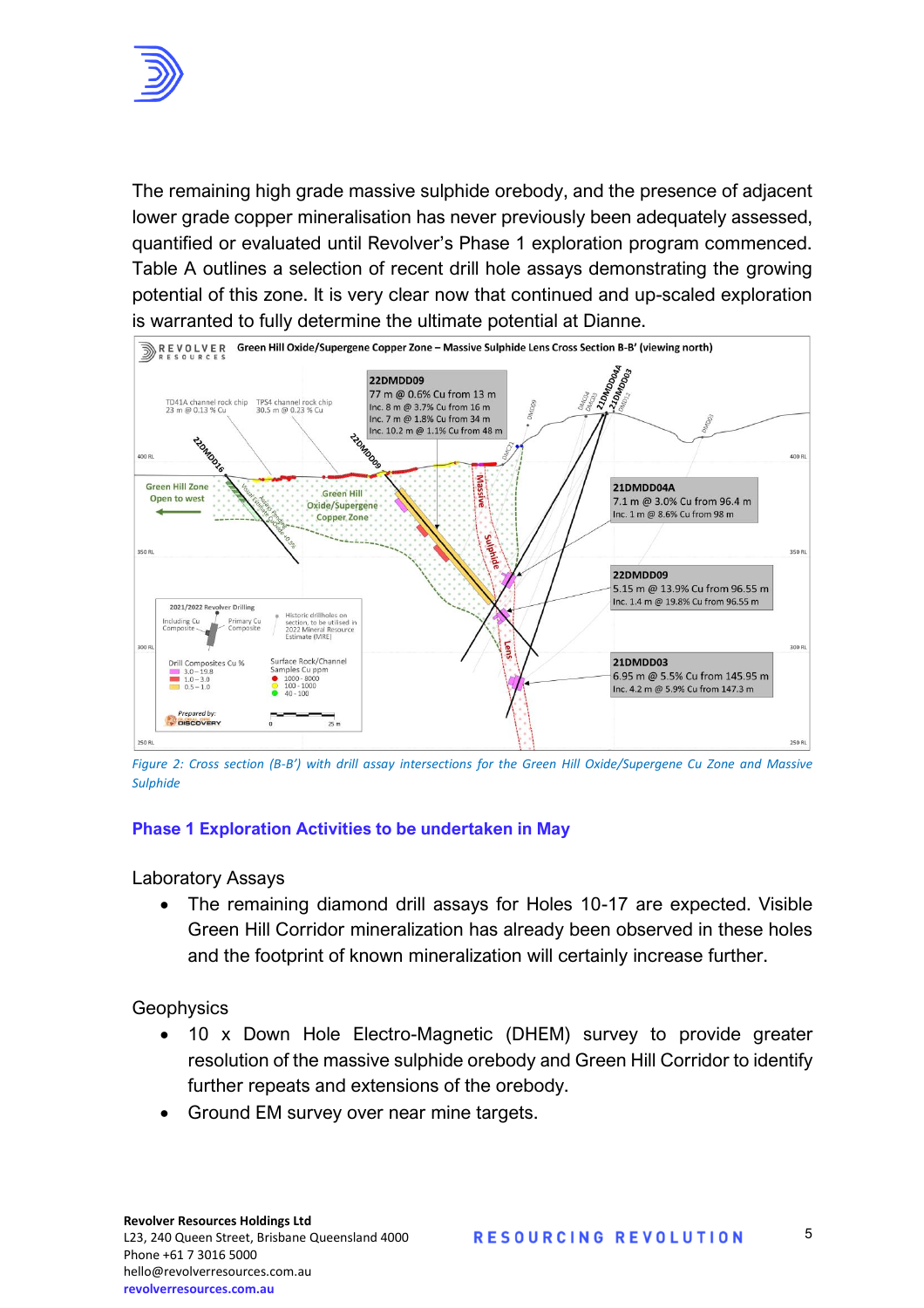

### **Revolver's Managing Director, Pat Williams said:**

*"What a remarkable "at surface" copper deposit, which we expect to continue to grow. To have a broad zone of continuous copper mineralisation at surface adjacent to the very high-grade massive sulphide lens gives us a wide variety of potential commercial and operational pathways to take the Dianne project forward.*

*Our recent 17-hole diamond program has shed a new and exciting perspective on the Green Hill Corridor mineralisation potential. This newly quantified Green Hill Corridor sits adjacent to the high-grade sulphide lens. The Green Hill Corridor mineralisation is a broad zone of continuous mineralisation which occurs from surface. While a number of recent drill holes were directed to this zone, it remains open in most directions and presents a very real and complimentary opportunity for a bulk mineable surface operation for a copper product.* 

*Our near-term exploration efforts now have the dual focus to continue the identification of extensions and repeats of the massive sulphide lens as well as determining the extent of the mineralisation of the Green Hill Corridor. Importantly, a number of the remaining 8 holes in the recent 17-hole program intersected further Green Hill Corridor and we also eagerly await these upcoming assay results."* 

**<sup>1</sup> RRR ASX Release 28 April 2022 - Drill Assays Confirm Very High Copper Grade at Dianne**

**<sup>2</sup> RRR ASX Release 9 February 2022 - High-grade Gold, Copper, Cobalt, and Zinc discovery at Dianne Project, Queensland**